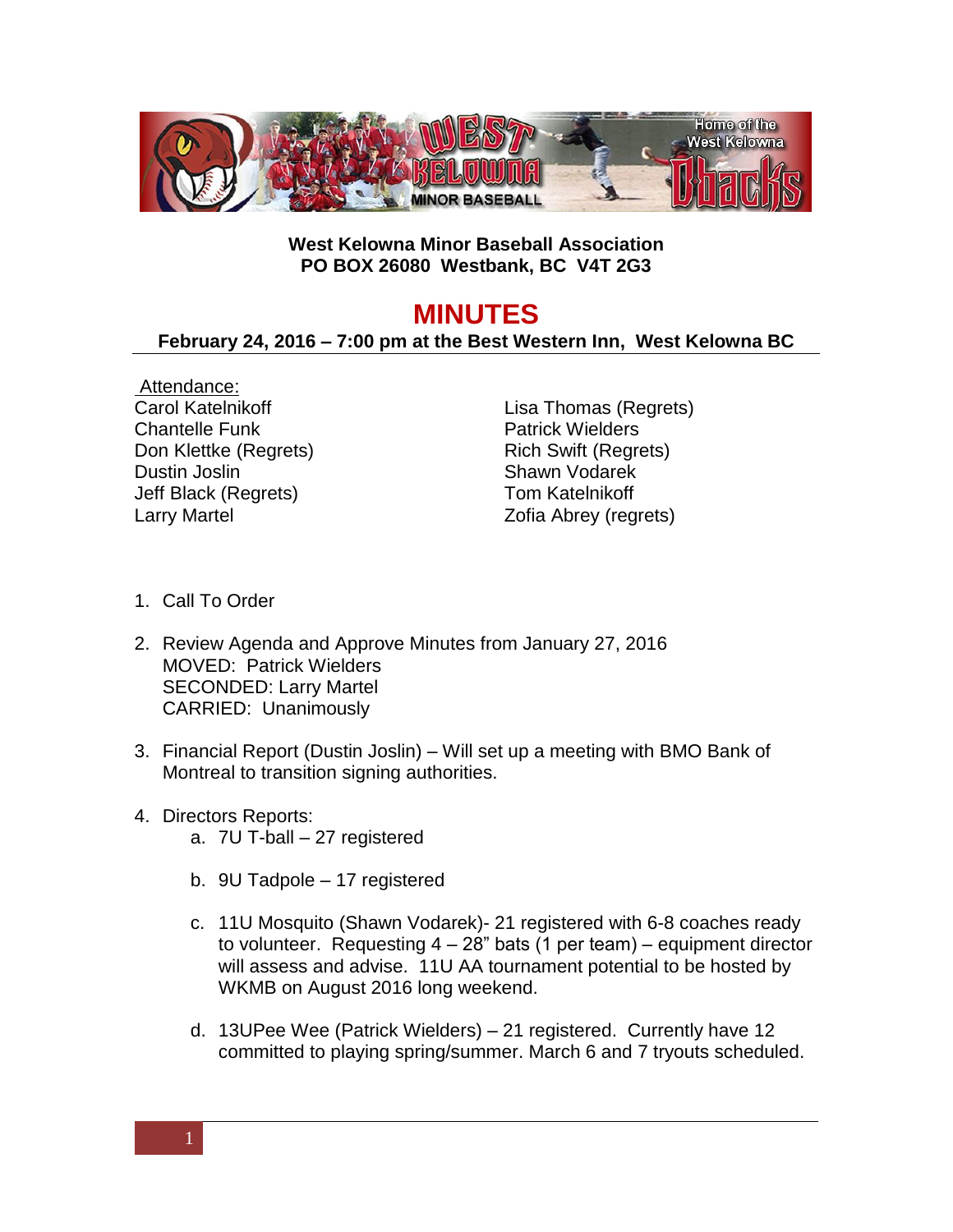- e. 15U Bantam 22 registered
- f. 18U Midget 7 registered Have been accepted into the upper tier of the 18U AAA division. Tryouts are 6<sup>th</sup>.
- g. Uniform (Zofia Abrey) no report at this time.
- h. Equipment (Patrick Wielders) baseballs have been ordered for this year and looking to clean out sheds and prep equipment for this year.
- i. Head Coach (Tom Katelnikoff) attended BC Baseball coaches convention which was a tremendous success. We took 2 coaches. Winterball has been a success this year. April 10<sup>th</sup> hosting tryouts for 13U and 16U SELECTS. "Inside Pitch Baseball Academy" April 10/11.
- j. Umpire in Chief (Don Klettke) no report at this time.
- k. Concession (Carol Katelnikoff) no report at this time.
- l. Fundraising (Jeff Black) Sponsorship letter reviewed and some comments mentioned.
- m. VOC rep (Larry Martel) Tournament is July 15, 16, 17, 2016
- n. Registrar/Webmaster registration numbers posted in Division reports.
- 5. 1st Vice President (Rich Swift) MOTION to accept the Coaches Code of Conduct tabled until next meeting for some review.
- 6. 2nd Vice President (Don Klettke) no report at this time.
- 7. President's Report: (Tom Katelnikoff) Fantastic to having a full working board. Interior Association meeting will be March 5<sup>th</sup>.
- 8. MOTION to acquire Directors/Officers Liability Insurance for the Board. MOVED: Dustin Joslin SECONDED: Carol Katelnikoff CARRIED: Unanimously